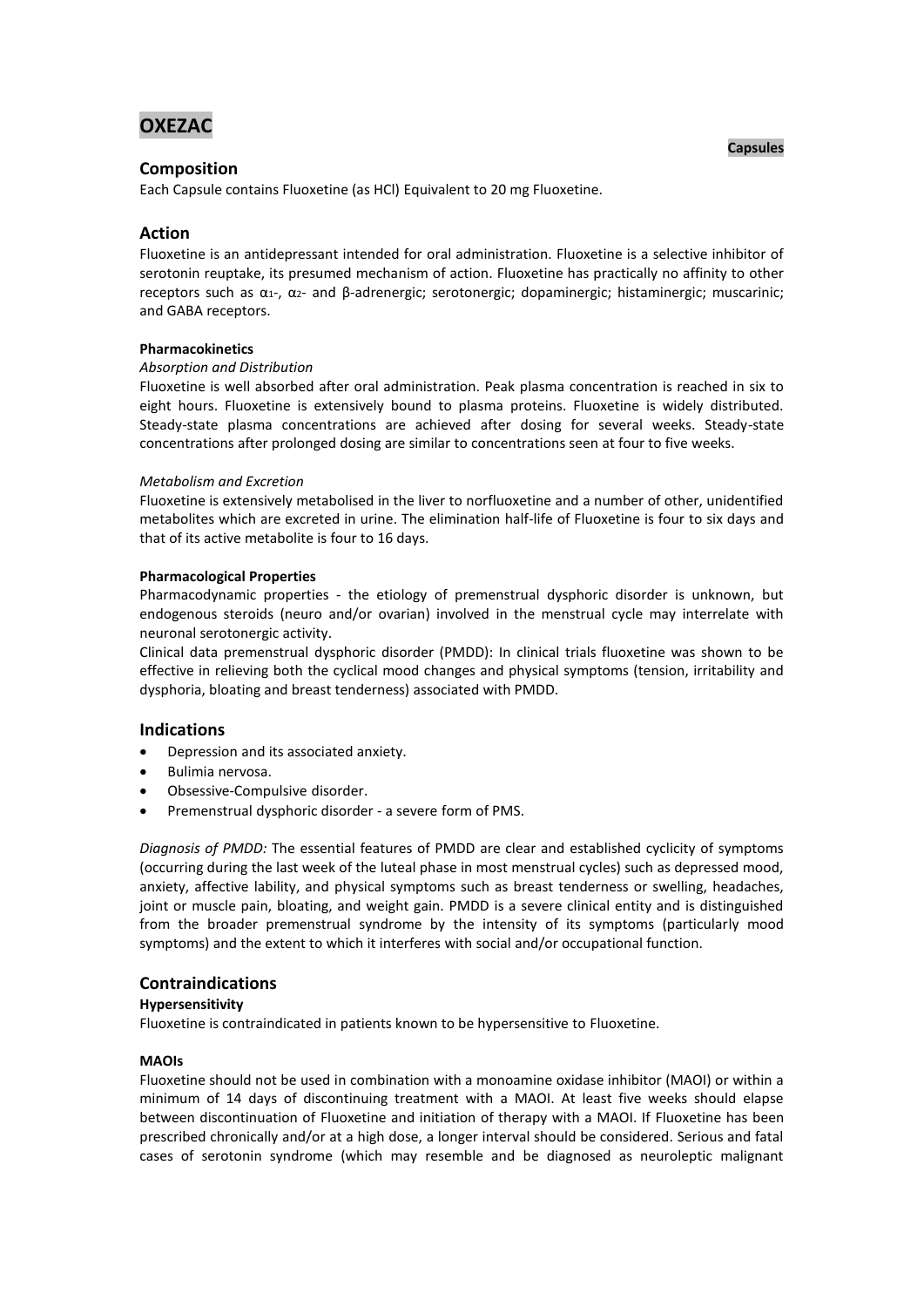syndrome) have been reported in patients treated with Fluoxetine and a MAOI in close temporal proximity.

## **Warnings**

## **Clinical Worsening and Suicide Risk**

The risk of suicide attempt is inherent in depression and other psychiatric disorders and may persist until significant remission occurs. As with other drugs with similar pharmacological action (antidepressants), isolated cases of suicidal ideation and suicidal behaviors have been reported during Fluoxetine therapy or early after treatment discontinuation. This risk must be considered in all depressed patients.

Although a causal role for Fluoxetine in inducing such events has not yet been established, some analyses from pooled studies of antidepressants in psychiatric disorders found an increased risk for suicidal ideation and/or suicidal behaviors in paediatric and young adult (<25 years of age) patients compared to placebo. Patients with depression may experience worsening of their depressive symptoms and/or the emergence of suicidal ideation and whether or not they are taking antidepressant medications, and this risk may persist until significant remission occurs. As improvement may not occur during the first few weeks or more of treatment, patients should be closely monitored for clinical worsening and suicidality, especially at the beginning of a course of treatment, or at the time of dose changes, either increases or decreases. Consideration should be given to changing the therapeutic regimen, including possibly discontinuing the medication, in patients whose depression is persistently worse or whose emergent suicidality is severe, abrupt in onset, or was not part of the patient's presenting symptoms. Patients (and caregivers of patients) should be alerted about the need to closely monitor for any worsening of their condition and/or the emergence of suicidal ideation/behavior or thoughts of harming themselves and to seek medical advice immediately if these symptoms present. Physicians should encourage patients of all ages to report any distressing thoughts or feelings at any time. Patients with co-morbid depression associated with other psychiatric disorders being treated with antidepressants should be similarly observed for clinical worsening and suicidality.

Pooled analyses of 24 short-term (4 to 16 weeks), placebo-controlled trials of nine antidepressant medicines [selective serotonin reuptake inhibitors (SSRIs) and others] in 4400 children and adolescents with major depressive disorder, obsessive compulsive disorder, or other psychiatric disorders have revealed a greater risk of adverse events representing suicidal behavior or thinking (suicidality) during the first few months of treatment in those receiving antidepressants. The average risk of such events in patients treated with an antidepressant was 4%, compared with 2% of patients given placebo. There was considerable variation in risk among the antidepressants, but there was a tendency towards an increase for almost all antidepressants studied. The risk of suicidality was most consistently observed in the major depressive disorder trials, but there were signals of risk arising from trials in other psychiatric indications (obsessive compulsive disorder and social anxiety disorder) as well. No suicides occurred in these trials. It is unknown whether the suicidality risk in children and adolescent patients extends to use beyond several months. The nine antidepressant medicines in the pooled analyses included five SSRIs (citalopram, Fluoxetine, fluvoxamine, paroxetine, and sertraline) and four non-SSRIs (bupropion, mirtazapine, nefazodone, venlafaxine).

Symptoms of anxiety, agitation, panic attacks, insomnia, irritability, hostility (aggressiveness), impulsivity, akathisia (psychomotor restlessness), hypomania, and mania, have been reported in adults, adolescents and children being treated with antidepressants for major depressive disorder as well as for other indications, both psychiatric and non-psychiatric. Although a causal link between the emergence of such symptoms and either worsening of depression and/or emergence of suicidal impulses has not been established, there is concern that such symptoms may be precursors of emerging suicidality.

Families and caregivers of children and adolescents being treated with antidepressants for major depressive disorder or for any other condition (psychiatric or nonpsychiatric) should be informed about the need to monitor these patients for the emergence of agitation, irritability, unusual changes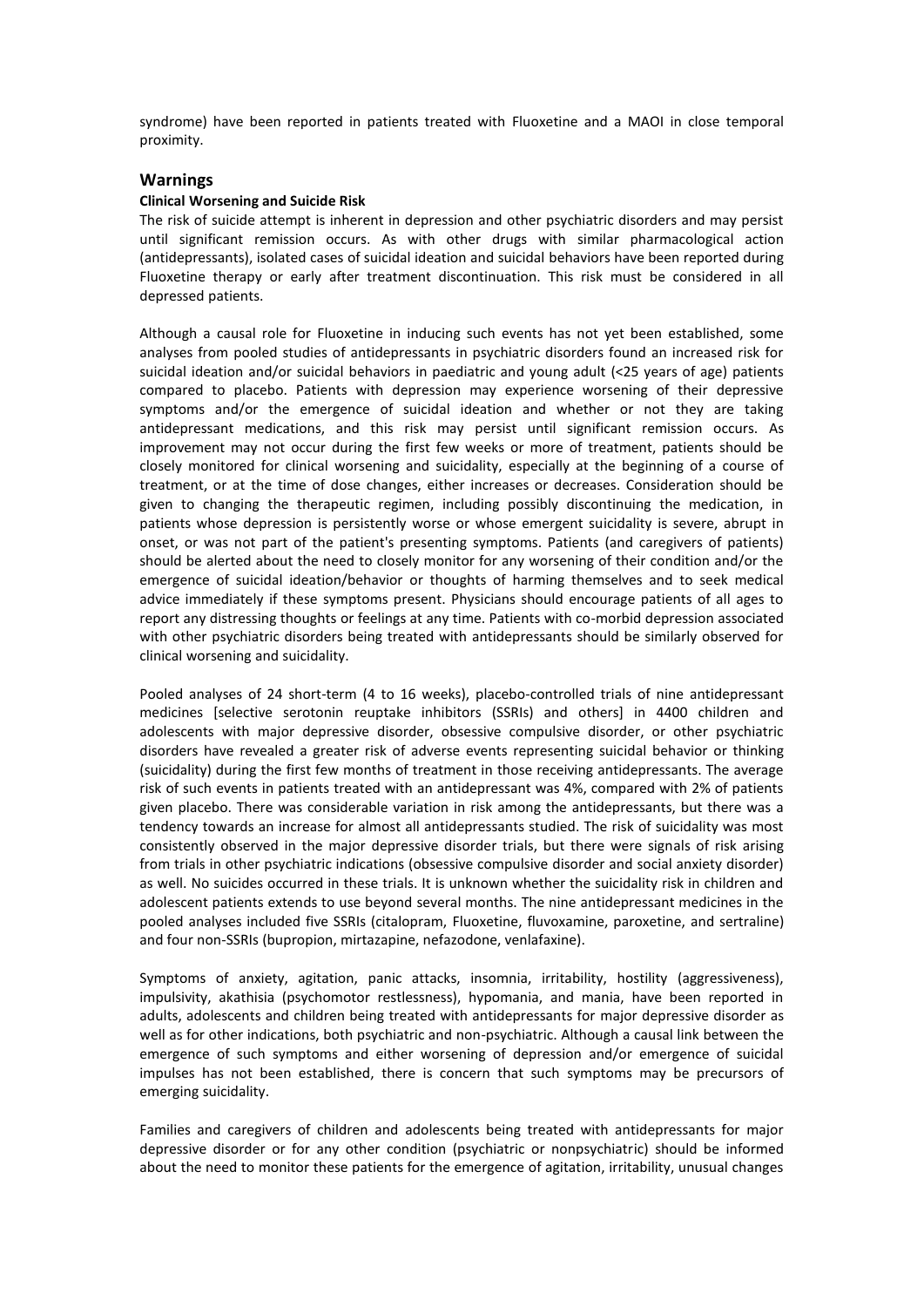in behavior, and other symptoms described above, as well as the emergence of suicidality, and to report such symptoms to health care providers immediately. It is particularly important that monitoring be undertaken during the initial few months of antidepressant treatment or at times of dose increase or decrease.

Prescriptions for Fluoxetine should be written for the smallest quantity of medicine consistent with good patient management, in order to reduce the risk of overdose.

## **Mania and Bipolar Disorder**

A major depressive episode may be the initial presentation of bipolar disorder. It is generally believed (though not established in controlled trials) that treating such an episode with any antidepressant alone may increase the likelihood of a mixed/manic episode in patients at risk for bipolar disorder. Prior to initiating treatment with an antidepressant, patients with depressive symptoms should be adequately screened to determine if they are at risk for bipolar disorder. It should be noted that Fluoxetine is not approved for use in treating bipolar depression.

#### **Rash**

Rash, anaphylactoid events, and progressive systemic events, sometimes serious and involving skin, kidney, liver or lungs have been reported in patients taking Fluoxetine. Upon the appearance of rash, or of other possible allergic phenomena for which an alternative etiology cannot be identified Fluoxetine should be discontinued.

| <b>Adverse Reactions</b><br>In clinical trials |                    |
|------------------------------------------------|--------------------|
| <b>Body system/Undesirable Effects</b>         | <b>Incidence %</b> |
| Body as a Whole                                |                    |
| Anaphylactoid reaction                         | 0.02               |
| Asthenia                                       | 17.9               |
| Chills                                         | 2.2                |
| Dry Mouth                                      | 8.6                |
| Photosensitivity                               | 0.05               |
| Pruritis                                       | 3.5                |
| Rash                                           | 4.8                |
| Serum sickness-like reaction                   | 0.02               |
| Sweating                                       | 9.9                |
| Urticaria                                      | 1.6                |
| Vasculitis                                     | 0.02               |
| Vasodilatation                                 | 2.9                |
| Digestive System                               |                    |
| Diarrhoea                                      | 14.1               |
| Dyspepsia                                      | 8.7                |
| Dysphagia                                      | 0.9                |
| Nausea                                         | 22.4               |
| <b>Taste Perversion</b>                        | 1.6                |
| Vomiting                                       | 3.3                |

*Hemic and Lymphatic System*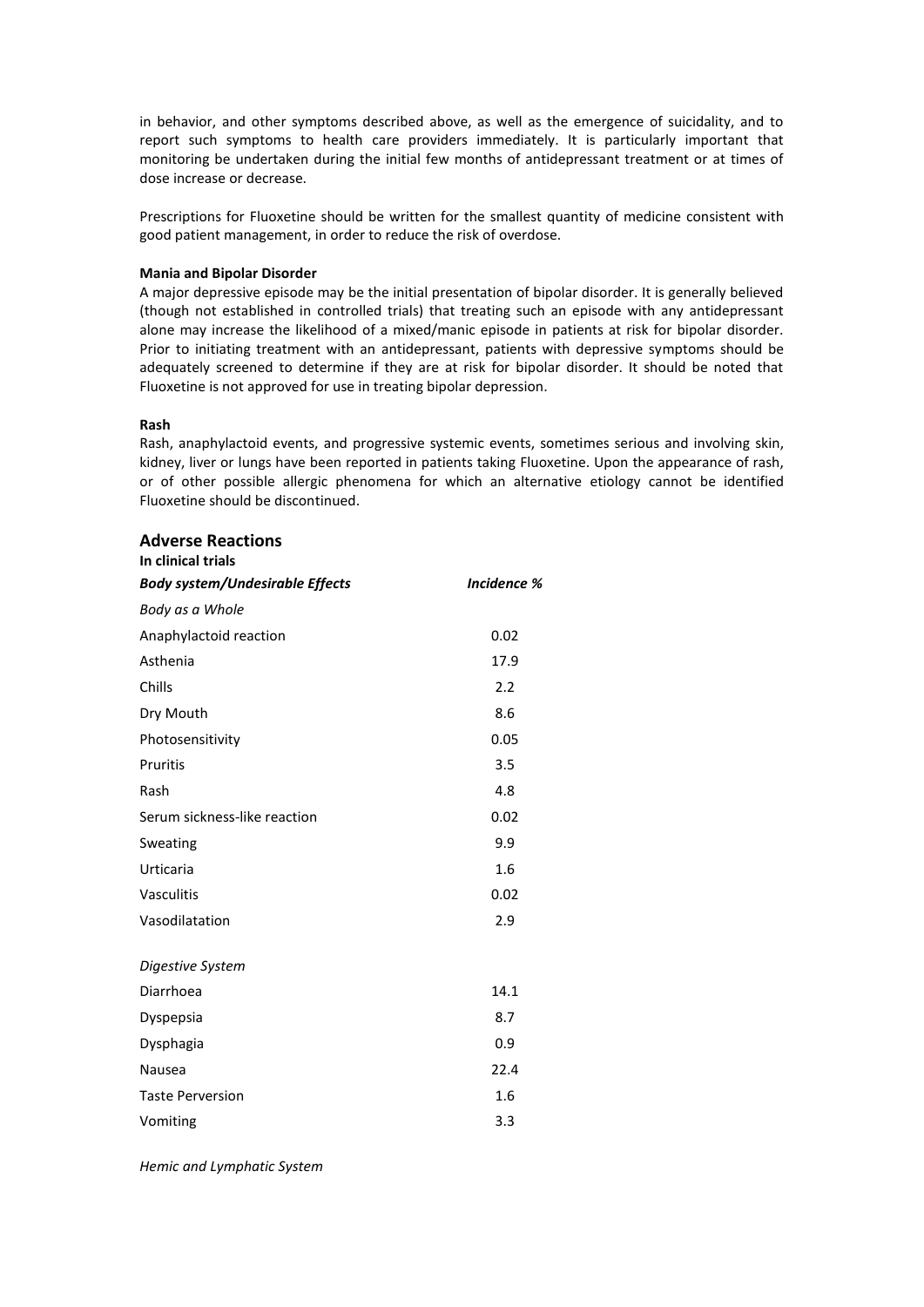| <b>Body system/Undesirable Effects</b>          | <b>Incidence %</b> |
|-------------------------------------------------|--------------------|
| Ecchymosis                                      | 0.6                |
| Nervous System                                  |                    |
| Abnormal dreams                                 | 2.1                |
| Anorexia                                        | 9.9                |
| Anxiety                                         | 12.9               |
| Ataxia                                          | 0.2                |
| <b>Buccoglossal syndrome</b>                    | 0.25               |
| Concentration impaired/Thought process Impaired | 4.5                |
| Depersonalization                               | 0.6                |
| <b>Dizziness</b>                                | 10.3               |
| Insomnia                                        | 20.2               |
| Manic reaction                                  | 0.11               |
| Myoclonus                                       | 0.3                |
| Nervousness                                     | 14.8               |
| Psychomotor restlessness                        | 0.2                |
| Somnolence                                      | 15.2               |
| Tremor                                          | 11.1               |
| Twitching                                       | 0.9                |
| Palpitation                                     | 2.3                |
| <b>Weight Loss</b>                              | 1.6                |
| Respiratory                                     |                    |
| Yawn                                            | 4.4                |
| <b>Skin and Appendages</b>                      |                    |
| Alopecia                                        | 0.4                |
| <b>Special Senses</b>                           |                    |
| <b>Blurred vision</b>                           | 2.1                |
| Mydriasis                                       | 0.45               |
| <b>Urogenital System</b>                        |                    |
| Anorgasmia                                      | 0.2                |
| Delayed or absent ejaculation                   | 2.0                |
| Impotence                                       | 2.9                |
| Libido decreased                                | 4.4                |
| Priapism/Prolonged erection*                    | 0.1                |
| Urinary frequency                               | 1.8                |
| Urination impaired                              | 0.41               |

**Post-Marketing Experience**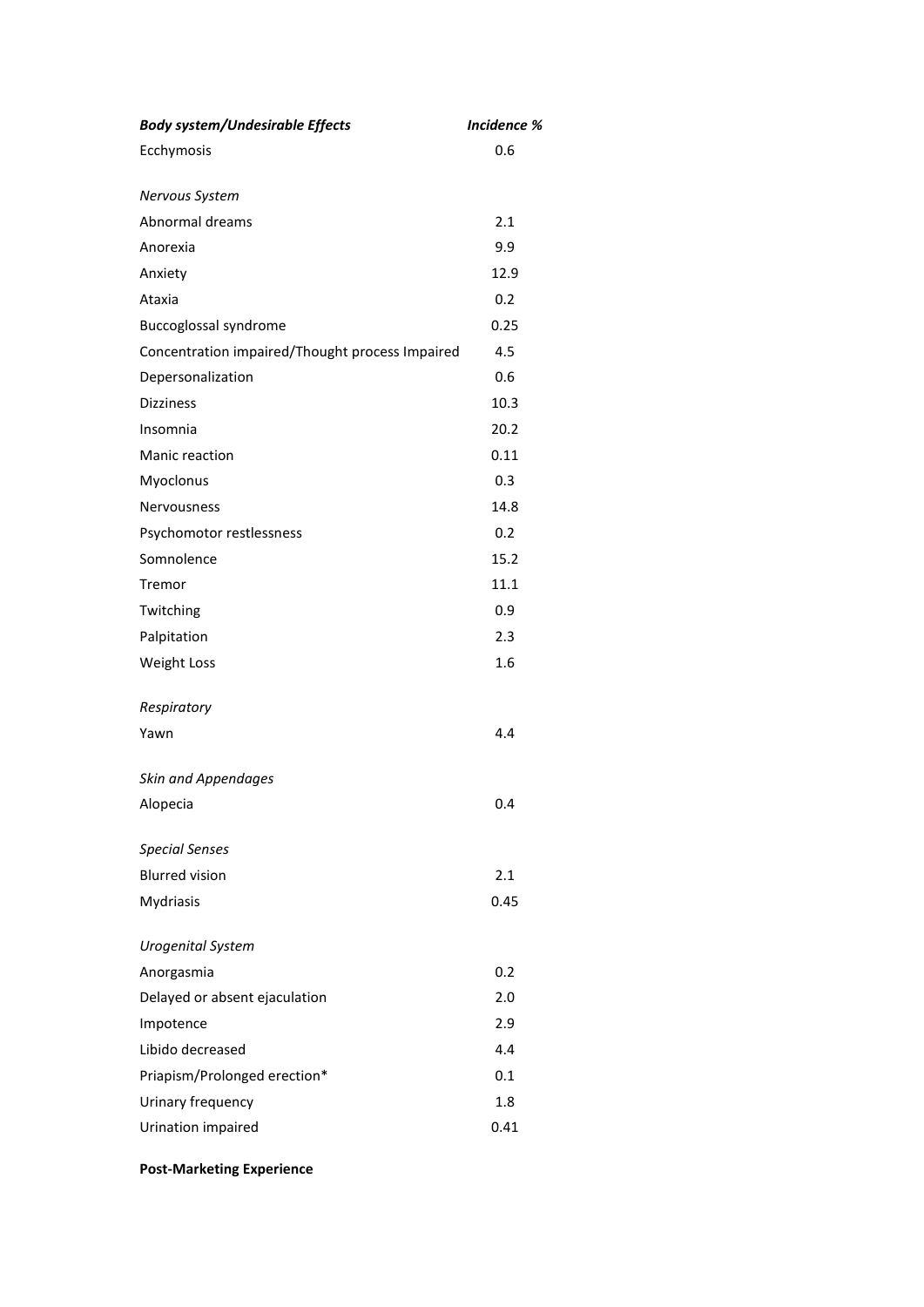The following events have not been reported in clinical trials of Fluoxetine, but have been reported in clinical practice and are associated with Fluoxetine therapy. These events are classified as either very rare (occurring in less than 1/10000 patients) or uncommon (occurring in 1/100 to 1/1000 patients).

*Body as a Whole:* (Very rare) angioedema; serotonin syndrome, erythema multiforme.

*Digestive System:* (Very rare) idiosyncratic hepatitis.

*Endocrine System:* (Very rare) inappropriate secretion of antidiuretic hormone.

*Blood and Lymphatic System:* (Rare) haemorrhagic manifestations (e.g. gynecological hemorrhages, gastrointestinal bleedings and other cutaneous or mucous bleedings).

*Nervous System:* (Uncommon) seizures.

*Special Populations: Children:* (Very rare) headache

## **Precautions**

## *Seizures*

As with other antidepressants, Fluoxetine should be introduced cautiously in patients who have a history of seizures.

#### *Hyponatremia*

Cases of hyponatremia (some with serum sodium lower than 110 mmol/L) have been reported. The majority of these cases occurred in elderly patients and in patients treated with diuretics or otherwise volume-depleted.

#### *Glycemic Control*

In patients with diabetes, hypoglycemia has occurred during therapy with Fluoxetine and hyperglycemia has developed following discontinuation. Insulin and/or oral hypoglycemic dosage may need to be adjusted when Fluoxetine therapy is initiated or discontinued.

#### *Withdrawal Reactions*

Discontinuation symptoms have been reported in association with selective serotonin reuptake inhibitors (SSRIs). Because of the long elimination half-life of Fluoxetine, and its active metabolite norfluoxetine, plasma Fluoxetine and norfluoxetine concentrations decrease gradually at the conclusion of therapy, which reduces greatly the likelihood of developing discontinuation symptoms and makes dosage tapering unnecessary in most patients. Common symptoms associated with withdrawal of SSRIs include dizziness, paraesthesia, headache, anxiety and nausea. Onset of symptoms can occur within a day of discontinuation but may be delayed, particularly in the case of Fluoxetine, due to its long half-life. The majority of symptoms experienced on withdrawal of SSRIs are non serious, self-limiting and have varying durations. Fluoxetine has been only rarely associated with such symptoms.

#### *Hemorrhage*

There have been reports of cutaneous bleeding abnormalities such as ecchymosis and purpura with SSRI's. Ecchymosis has been reported as an infrequent event during treatment with Fluoxetine. Other haemorrhagic manifestations (e.g., gynecological hemorrhages, gastrointestinal bleedings and other cutaneous or mucous bleedings) have been reported rarely. Caution is advised in patients with a history of bleeding disorders as well as in patients taking SSRI's particularly in concomitant use with oral anticoagulants, drugs known to affect platelet function (e.g. atypical antipsychotics such as clozapine, phenothiazines, most TCA's, aspirin, NSAID's) or other drugs that may increase risk of bleeding.

#### **Pregnancy**

*Category D*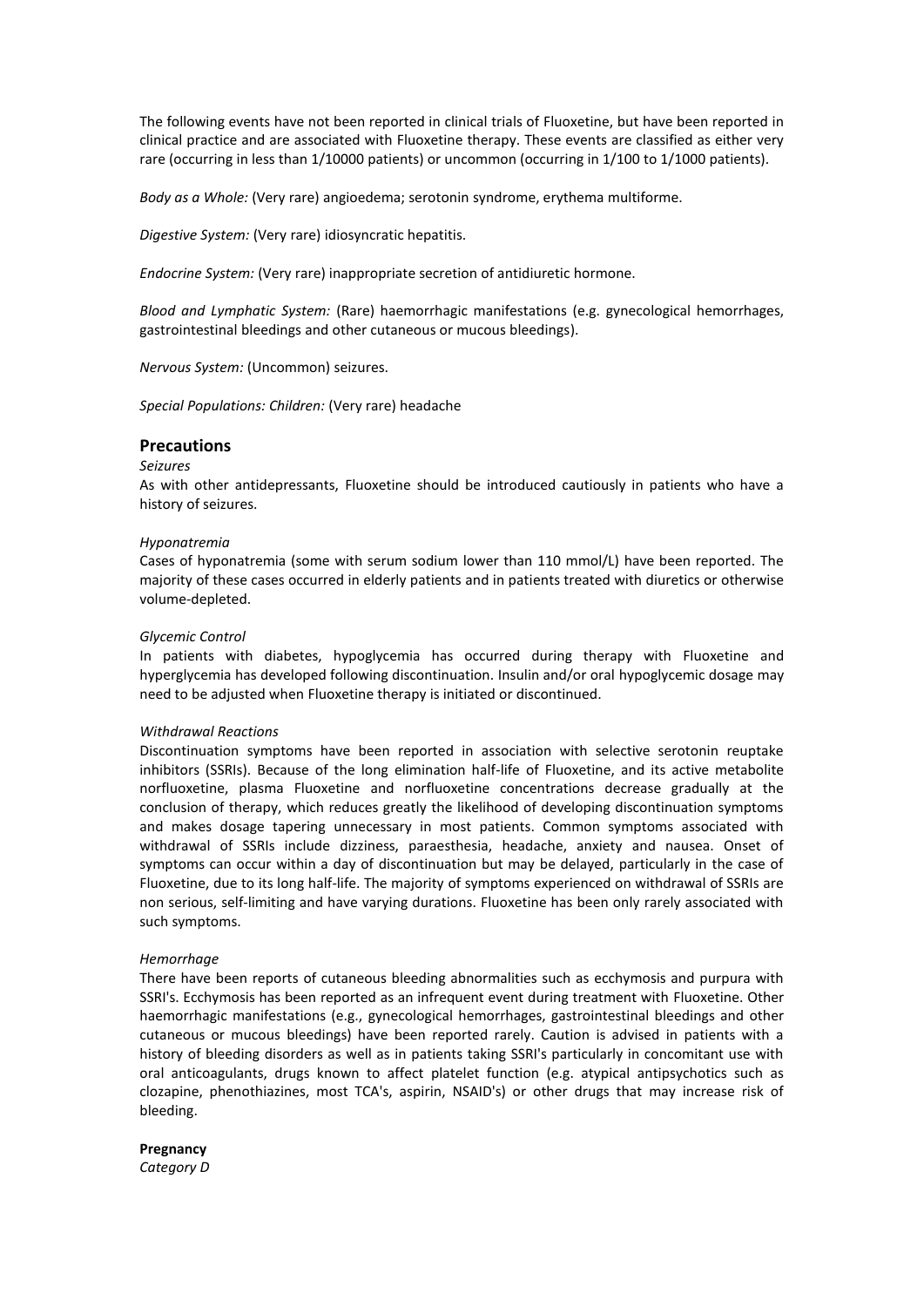There is positive evidence of human fetal risk based on adverse reaction data from investigational or marketing experience or studies in humans, but potential benefits may warrant use of the drug in pregnant women despite potential risks.

## **Nursing Mothers**

Fluoxetine is excreted in human milk; therefore, caution should be exercised when Fluoxetine is administered to nursing women.

## **Effects on Ability to Drive and Use Machines**

Psychoactive medicines may impair judgment, thinking, or motor skills. Patients should be advised to avoid driving a car or operating machinery until they are reasonably certain that their performance is not affected.

## **Information for Patients and Families**

Physicians are advised to discuss the following issues with patients for whom they prescribe Fluoxetine:

- Because fluoxetine may impair judgment, thinking, or motor skills, patients should be advised to avoid driving a car or operating hazardous machinery until they are reasonably certain that their performance is not affected.
- Patients should be advised to inform their physician if they are taking or plan to take any prescription or over-the-counter medicines, or alcohol.
- Patients should be advised to inform their physician if they become pregnant or intend to become pregnant during therapy.
- Patients should be advised to notify their physician if they are breast feeding an infant.
- Patients should be advised to notify their physician if they develop a rash or hives.

# **Drug Interactions**

*Monoamine Oxidase Inhibitors* See Contraindications.

#### *Medicines Metabolised by Cytochrome P450IID6 Isoenzyme*

Because Fluoxetine has the potential to inhibit the cytochrome P450IID6 isoenzyme, therapy with medications that are predominantly metabolised by the P450IID6 system and that have a relatively narrow therapeutic index should be initiated at the low end of the dose range if a patient is receiving Fluoxetine concurrently or has taken it in the previous five weeks. If Fluoxetine is added to the treatment range of a patient already receiving such a medicine, the need for decreased dose of the original medication should be considered.

#### *CNS Active Medicines*

Changes in the blood levels of phenytoin, carbamazepine, haloperidol, clozapine, diazepam, alprazolam, lithium, imipramine and desipramine, and in some cases, clinical manifestations of toxicity have been observed. Consideration should be given to using conservative titration schedules of the concomitant medicine and monitoring of clinical status. Concomitant use of other drugs with serotonergic activity (e.g. SNRIs, SSRIs, triptans or tramadol) may result in serotonin syndrome.

## *Protein Binding*

Because Fluoxetine is tightly bound to plasma protein, the administration of Fluoxetine to a patient taking another medicine that is tightly bound to protein may cause a shift in plasma concentrations of either medicine.

#### *Drugs that interfere with hemostasis*

Caution is advised in patients with a history of bleeding disorders as well as in patients taking SSRI's, particularly in concomitant use with oral anticoagulants, medicines known to affect platelet function (e.g. atypical antipsychotics such as clozapine, phenothiazines, most TCA's, aspirin, NSAID's) or other drugs that may increase risk of bleeding.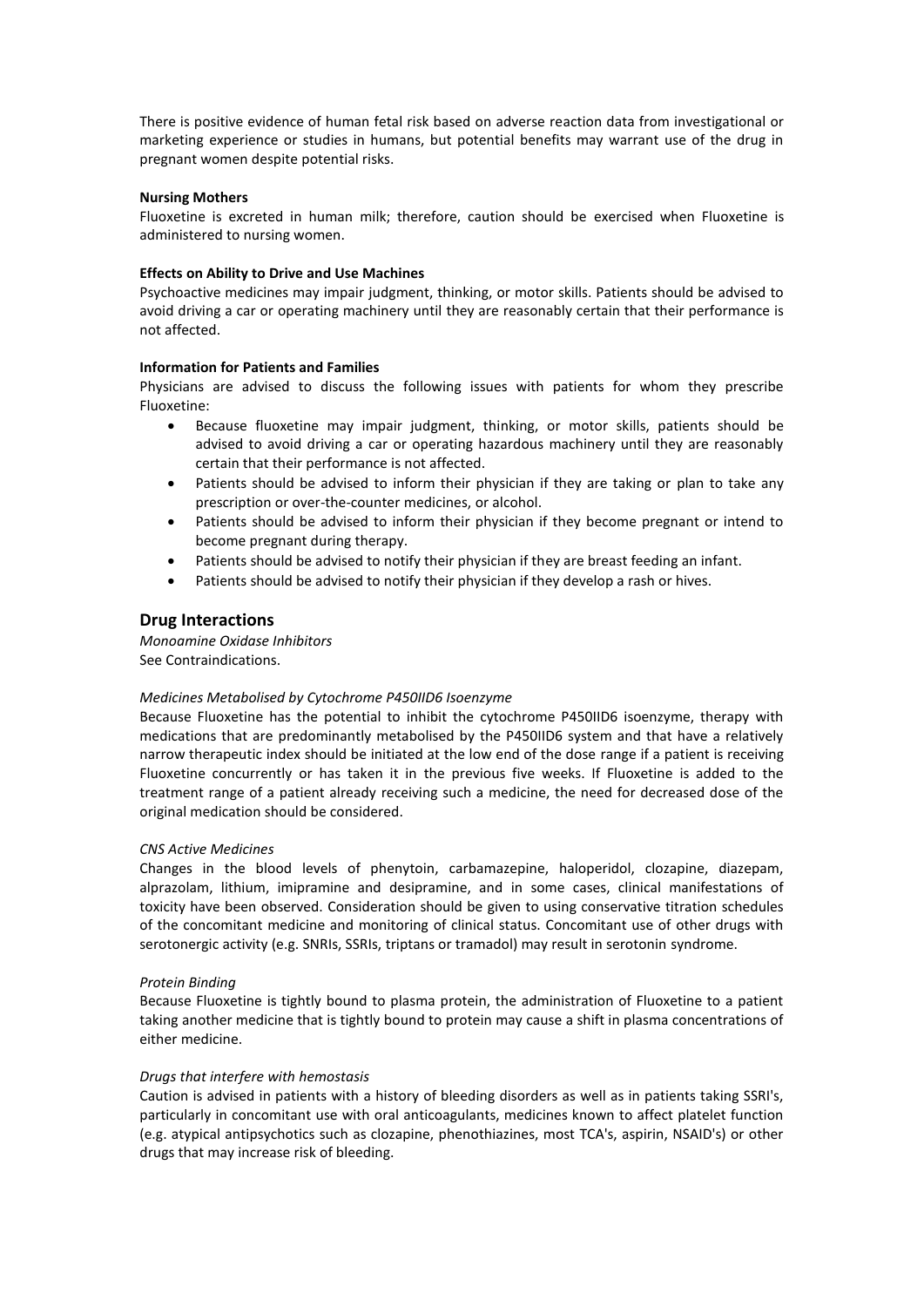## *Warfarin*

Altered anti-coagulant effects (laboratory values and/or clinical signs and symptoms), with no consistent pattern, but increased bleeding, have been reported uncommonly when Fluoxetine is coadministered with warfarin. As is prudent in concomitant use of warfarin with many other medicines, patients receiving warfarin therapy should receive careful monitoring when Fluoxetine is initiated or stopped.

## *Electroconvulsive Therapy (ECT)*

There have been rare reports of prolonged seizures in patients on Fluoxetine receiving ECT treatment.

## *Elimination Half-Life*

The long elimination half-lives of Fluoxetine and its principal metabolite, norfluoxetine, are of potential consequence when medicines are prescribed which might interact with either substance following the discontinuation of Fluoxetine.

# **Dosage and Administration**

**Dosage** *Depression* 20 mg per day is the recommended initial dose.

*Bulimia Nervosa* 60 mg per day is the recommended dose.

*Obsessive-Compulsive Disorder* 20 mg to 60 mg per day is the recommended dose.

## *Premenstrual Dysphoric Disorder*

20 mg per day is recommended continuously throughout the menstrual cycle. Initial treatment should be limited to six months, after which patients should be reassessed regarding the benefit of continued therapy.

#### *All Indications*

The recommended dose may be increased or decreased. Doses above 80 mg/day have not been systematically evaluated.

#### **Administration**

*Administration with Food* OXEZAC may be administered with or without food.

*Age*

There are no data to suggest that alternate dosing is required on the basis of age alone.

#### *Use in Children and Adolescents (under 18 years of age)*

The safety and efficacy of Fluoxetine for the treatment of children and adolescents less than 18 years of age has not been established.

#### *Concurrent Disease and/or Concomitant Medication*

A lower or less frequent dose should be considered in patients with hepatic impairment, with concurrent diseases, or who are taking multiple medications.

## **Over dosage**

## *Symptoms*

Cases of overdose of Fluoxetine alone usually have a mild course. Symptoms of overdose have included nausea, vomiting, seizures, cardiovascular dysfunction ranging from asymptomatic arrhythmias to cardiac arrest, pulmonary dysfunction, and signs of altered CNS status ranging from excitation to coma. Fatality attributed to overdose of Fluoxetine alone has been extremely rare.